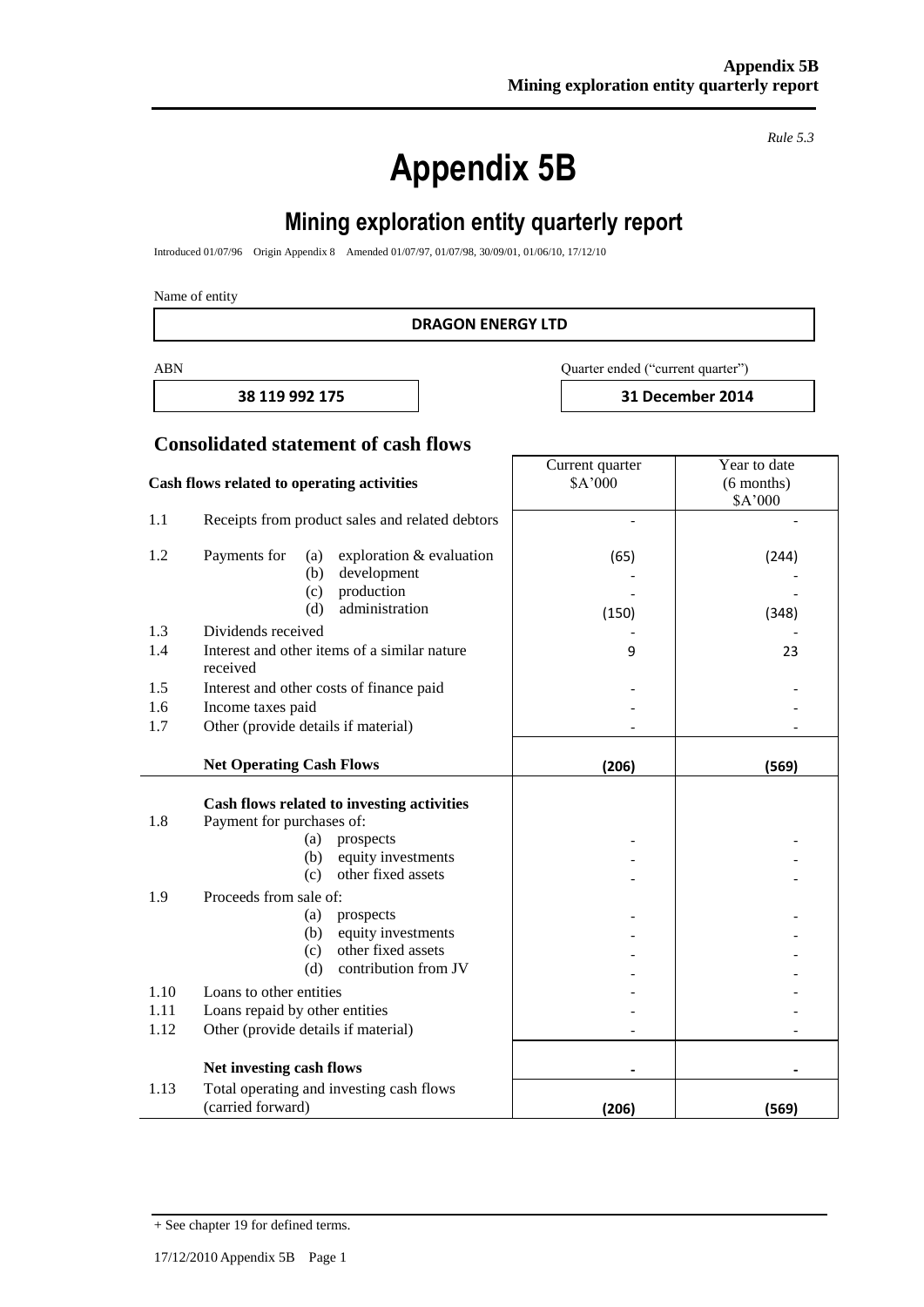| 1.13         | Total operating and investing cash flows<br>(brought)<br>forward)                                                   |       |       |
|--------------|---------------------------------------------------------------------------------------------------------------------|-------|-------|
|              |                                                                                                                     | (206) | (569) |
| 1.14         | Cash flows related to financing activities<br>Proceeds from issues of shares, options, etc.<br>(net of issue costs) |       |       |
| 1.15         | Proceeds from sale of forfeited shares                                                                              |       |       |
| 1.16         | Proceeds from borrowings                                                                                            |       |       |
| 1.17         | Repayment of borrowings                                                                                             |       |       |
| 1.18         | Dividends paid                                                                                                      |       |       |
| 1.19         | Other (provide details if material)                                                                                 |       |       |
|              | Net financing cash flows                                                                                            |       |       |
|              | Net increase (decrease) in cash held                                                                                | (206) | (569) |
| 1.20<br>1.21 | Cash at beginning of quarter/year to date<br>Exchange rate adjustments to item 1.20                                 | 1,379 | 1,742 |
| 1.22         | Cash at end of quarter                                                                                              | 1,173 | 1,173 |

### **Payments to directors of the entity and associates of the directors Payments to related entities of the entity and associates of the related entities**

|      |                                                                  | Current quarter<br>\$A'000 |
|------|------------------------------------------------------------------|----------------------------|
| 1.23 | Aggregate amount of payments to the parties included in item 1.2 | (98)                       |
| 1.24 | Aggregate amount of loans to the parties included in item 1.10   |                            |

1.25 Explanation necessary for an understanding of the transactions

#### **Directors' remuneration**

## **Non-cash financing and investing activities**

2.1 Details of financing and investing transactions which have had a material effect on consolidated assets and liabilities but did not involve cash flows

#### **N/A**

2.2 Details of outlays made by other entities to establish or increase their share in projects in which the reporting entity has an interest

**N/A**

<sup>+</sup> See chapter 19 for defined terms.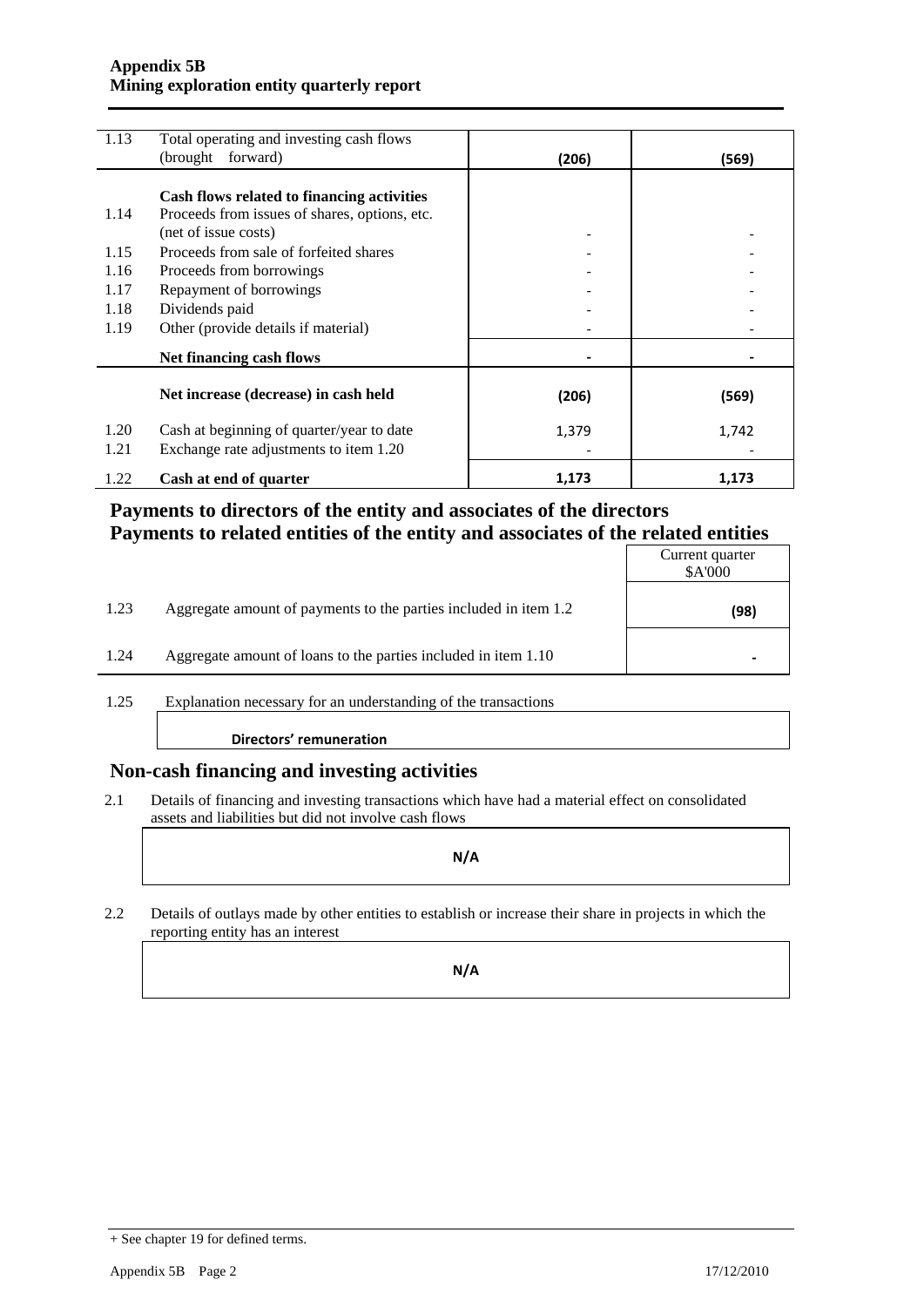### **Financing facilities available**

*Add notes as necessary for an understanding of the position.*

|     |                             | Amount available<br>\$A'000 | Amount used<br>\$A'000 |
|-----|-----------------------------|-----------------------------|------------------------|
| 3.1 | Loan facilities             | -                           | ۰                      |
| 3.2 | Credit standby arrangements |                             |                        |

 $\mathbf{r}$ 

## **Estimated cash outflows for next quarter**

|     |                                                          | \$A'000                  |
|-----|----------------------------------------------------------|--------------------------|
| 4.1 | Exploration and evaluation (including acquisition costs) | 70                       |
| 4.2 | Development                                              | $\overline{\phantom{a}}$ |
| 4.3 | Production                                               | $\overline{\phantom{a}}$ |
| 4.4 | Administration                                           | 150                      |
|     | <b>Total</b>                                             | 220                      |

# **Reconciliation of cash**

|                                 | Reconciliation of cash at the end of the quarter (as<br>shown in the consolidated statement of cash flows) to<br>the related items in the accounts is as follows. | Current quarter<br>\$A'000 | Previous quarter<br>\$A'000 |
|---------------------------------|-------------------------------------------------------------------------------------------------------------------------------------------------------------------|----------------------------|-----------------------------|
| Cash on hand and at bank<br>5.1 |                                                                                                                                                                   | 108                        | 200                         |
| 5.2                             | Deposits at call                                                                                                                                                  | 1,065                      | 1,179                       |
| 5.3                             | Bank overdraft                                                                                                                                                    |                            |                             |
| Other (provide details)<br>5.4  |                                                                                                                                                                   |                            |                             |
|                                 | Total: cash at end of quarter (item 1.22)                                                                                                                         | 1,173                      | 1,379                       |

# **Changes in interests in mining tenements**

|     |                                                                     | Tenement<br>reference | Nature of interest<br>(note (2)) | Interest at<br>beginning<br>of quarter | Interest at<br>end of<br>quarter |
|-----|---------------------------------------------------------------------|-----------------------|----------------------------------|----------------------------------------|----------------------------------|
| 6.1 | Interests in mining tenements<br>relinquished, reduced or<br>lapsed |                       |                                  |                                        |                                  |
| 6.2 | Interests in mining tenements<br>acquired or increased              |                       |                                  |                                        |                                  |

<sup>+</sup> See chapter 19 for defined terms.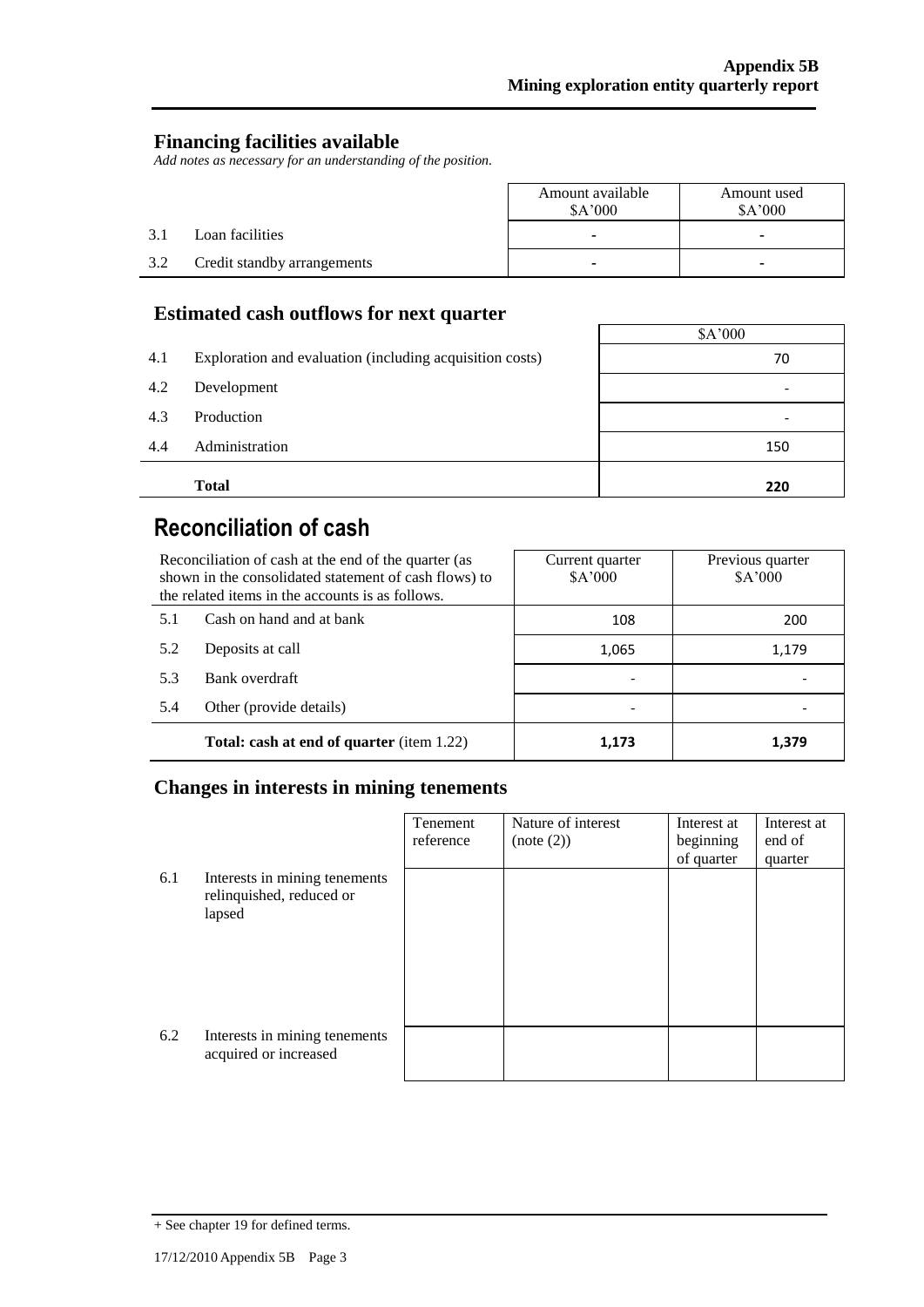#### **Issued and quoted securities at end of current quarter**

*Description includes rate of interest and any redemption or conversion rights together with prices and dates.*

|      |                                                                                                                        | Total number | Number         | Issue price per       | Amount paid up per    |
|------|------------------------------------------------------------------------------------------------------------------------|--------------|----------------|-----------------------|-----------------------|
|      |                                                                                                                        |              | quoted         | security (see         | security (see note 3) |
|      |                                                                                                                        |              |                | note 3) (cents)       | (cents)               |
| 7.1  | Preference <sup>+</sup> securities<br>(description)                                                                    |              |                |                       |                       |
| 7.2  | Changes during quarter<br>(a) Increases through<br>issues<br>(b) Decreases                                             |              |                |                       |                       |
|      | through returns of<br>capital, buy-backs,<br>redemptions                                                               |              |                |                       |                       |
| 7.3  | <sup>+</sup> Ordinary securities                                                                                       |              |                |                       |                       |
|      |                                                                                                                        | 206,426,374  | 206,426,374    |                       |                       |
| 7.4  | Changes during quarter<br>(a) Increases through<br>issues                                                              |              |                |                       |                       |
|      | Decreases<br>(b)                                                                                                       |              |                |                       |                       |
|      | through returns of                                                                                                     |              |                |                       |                       |
|      | capital, buy-backs                                                                                                     |              |                |                       |                       |
| 7.5  | <sup>+</sup> Convertible debt<br>securities (description)                                                              |              |                |                       |                       |
| 7.6  | Changes during quarter<br>(a) Increases through<br>issues<br>(b) Decreases<br>through securities<br>matured, converted |              |                |                       |                       |
| 7.7  | <b>Options</b><br>(description<br>and conversion factor)                                                               |              | $\overline{a}$ | <b>Exercise</b> price | <b>Expiry date</b>    |
| 7.8  | Issued during quarter                                                                                                  |              |                |                       |                       |
| 7.9  | <b>Exercised</b> during<br>quarter                                                                                     |              |                |                       |                       |
| 7.10 | Expired during quarter                                                                                                 | 47,460,245   | 47,460,245     | \$0.35                | 18 November 2014      |
| 7.11 | <b>Debentures</b><br>(totals only)                                                                                     |              |                |                       |                       |
| 7.12 | <b>Unsecured notes</b><br>(totals only)                                                                                |              |                |                       |                       |

<sup>+</sup> See chapter 19 for defined terms.